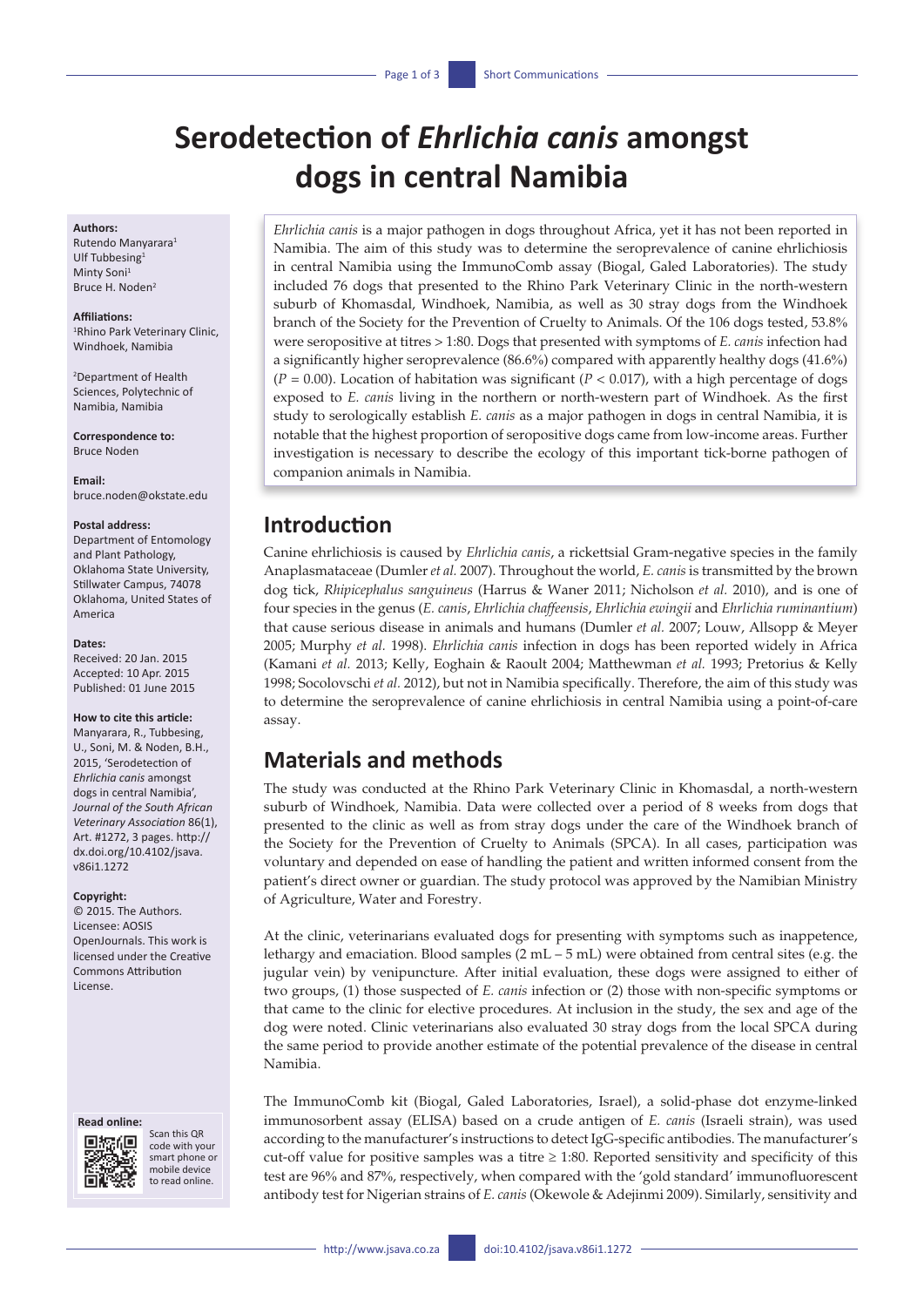specificity for Middle Eastern strains of *E. canis* are reported at 86% and 98%, respectively, with this ELISA (Harrus *et al.* 2002). Serum samples were assayed immediately after processing and the remainder of each sample was stored at -20 **°**C for further analysis.

Data were analysed using the PASW Statistics 18 (SPSS Inc, Chicago, IL) software package. Chi-square and Fisher exact tests were used to compare proportions between groups and *t*-tests and Analysis of variance (ANOVA) were used for comparisons of continuous variables. Age of animals was analysed in three groups:<1 year, between 1 and 8 years, and >8 years. A *P*-value of less than 0.05 was considered statistically significant for all tests.

### **Results**

A total of 106 dogs from various areas of Windhoek and the surrounding Khomas region were evaluated. Of these, 76 were dogs that visited the clinic and 30 were apparently healthy strays from the local SPCA. *Ehrlichia canis* infection was suspected for the majority (86.2%) of the clinic-evaluated dogs as they presented with inappetence, lethargy and emaciation. The majority of dogs sampled were males (53.5%) and younger than 8 years (92.7%) (Table 1). Ticks were found on 17 (22.4%) of the clinic-evaluated dogs, with 13 (76.5%) having clinical signs as opposed to 4 (23.5%) without clinical signs.

Of the 106 dogs tested, 57 (53.8%) tested seropositive for antibodies against *E. canis* at titres > 1:80. Dogs with symptoms of *E. canis* had a higher seroprevalence (86.6%) than dogs without symptoms  $(42.3%)$  or stray dogs  $(40.0%)$   $(P = 0.00)$ . Seroprevalence was similar for male and female dogs and did not differ significantly between the age groups (Table 1). Location of habitation was significant, with a high proportion of seropositive dogs coming from the northern or northwestern parts of Windhoek (Khomasdal and Katatura areas) (Table 1). Ticks were found on more dogs from the northern or north-western areas (32.1%) than on dogs from other areas (15.4%), but the difference was not significant  $(P<0.150)$ .

### **Discussion**

This is the first serological study to establish *E. canis* as a major pathogen in dogs in central Namibia. The high seroprevalence (53.8%) of *E. canis* in the sample of Namibian dogs is comparable to results from studies in rural Zimbabwe (34%) (Kelly *et al.* 2004) and urban South Africa (42%) (Pretorius & Kelly 1998). The highest proportion of seropositive dogs came from the lower-income areas of Khomasdal and Katatura, which reflects a similar trend to that reported in Bloemfontein, South Africa (Pretorius & Kelly 1998). The only described vector of canine ehrlichiosis, *Rhipicephalus sanguineus* (the brown dog tick), is the principal tick species found on dogs throughout central and southern Namibia (Matthee *et al.* 2010). With a higher prevalence of ticks found on dogs from lower-income areas, this pattern may be due to a lack of access to tick control (Pretorius & Kelly 1998).

### **Conclusion**

Although the involvement of only one veterinary clinic and the limited timescale and sample size may introduce several limitations, this study demonstrates that dogs in central Namibia are frequently exposed to *Ehrlichia* species, the most likely being *E. canis*. Based on the serological detection, further molecular investigation of Namibian dogs and their ticks is required to verify the presence of *Ehrlichia* species.

# **Acknowledgements**

The authors wish to acknowledge the assistance of those who have provided invaluable assistance in this study. R. Manyarara acknowledges the assistance of Kathleen Tennant (MRCVS), Dr Linda Matthewman, and Alice Schahaff (Biogal,

**TABLE 1:** Seroprevalence of *Ehrlichia canis* infection amongst a sample of dogs (*n* = 106) in central Namibia.

| Categories                       | Variable                     | Dogs evaluated   |                      | Seropositive dogs |                              |
|----------------------------------|------------------------------|------------------|----------------------|-------------------|------------------------------|
|                                  |                              | $\boldsymbol{n}$ | Proportion of sample | $\boldsymbol{n}$  | Prevalence in test group (%) |
| Sex <sup>a</sup>                 | Male                         | 53               | 0.54                 | 28                | 52.8                         |
|                                  | Female                       | 46               | 0.46                 | 27                | 58.7                         |
| Ageb                             | Young (1 year)               | 35               | 0.51                 | 22                | 62.9                         |
|                                  | Adult (1-8 years)            | 29               | 0.42                 | 15                | 51.7                         |
|                                  | Old $(> 8 \text{ years})$    | 5                | 0.07                 | 3                 | 60.0                         |
| Symptom status                   | Clinic; positive             | 46               | 0.44                 | $40*$             | 86.6                         |
|                                  | Clinic; negative             | 30               | 0.28                 | 13                | 42.3                         |
|                                  | SPCA; negative               | 30               | 0.28                 | 12                | 40.0                         |
| Source and geographic area: Pets | West <sup>c</sup>            | 12               | 0.11                 | 5                 | 41.7                         |
|                                  | North <sup>d</sup>           | 28               | 0.26                 | 21                | 75.0                         |
|                                  | Easte                        | $\overline{7}$   | 0.07                 | $\overline{2}$    | 28.6                         |
|                                  | Southf                       | 8                | 0.08                 | 3                 | 37.5                         |
|                                  | Outside of town <sup>g</sup> | 4                | 0.04                 | $\overline{2}$    | 50.0                         |
|                                  | Not registered               | 17               | 0.16                 | 12                | 70.6                         |
| Source and geographic area: SPCA |                              | 30               | 0.28                 | 12                | 40.0                         |

SPCA, Society for the Prevention of Cruelty to Animals.

<sup>a</sup>, Sex of 7 SPCA dogs was not recorded; <sup>b</sup>, Ages of seven clinic dogs were not recorded nor was age estimated for SPCA dogs; ʿ, Windhoek West, Rocky Crest; <sup>d</sup>, Khomasdal, Katatura; ˚, Avis,<br>Ludwigsdorf, Klein Windhoek, \*, *P* ≤ 0.05